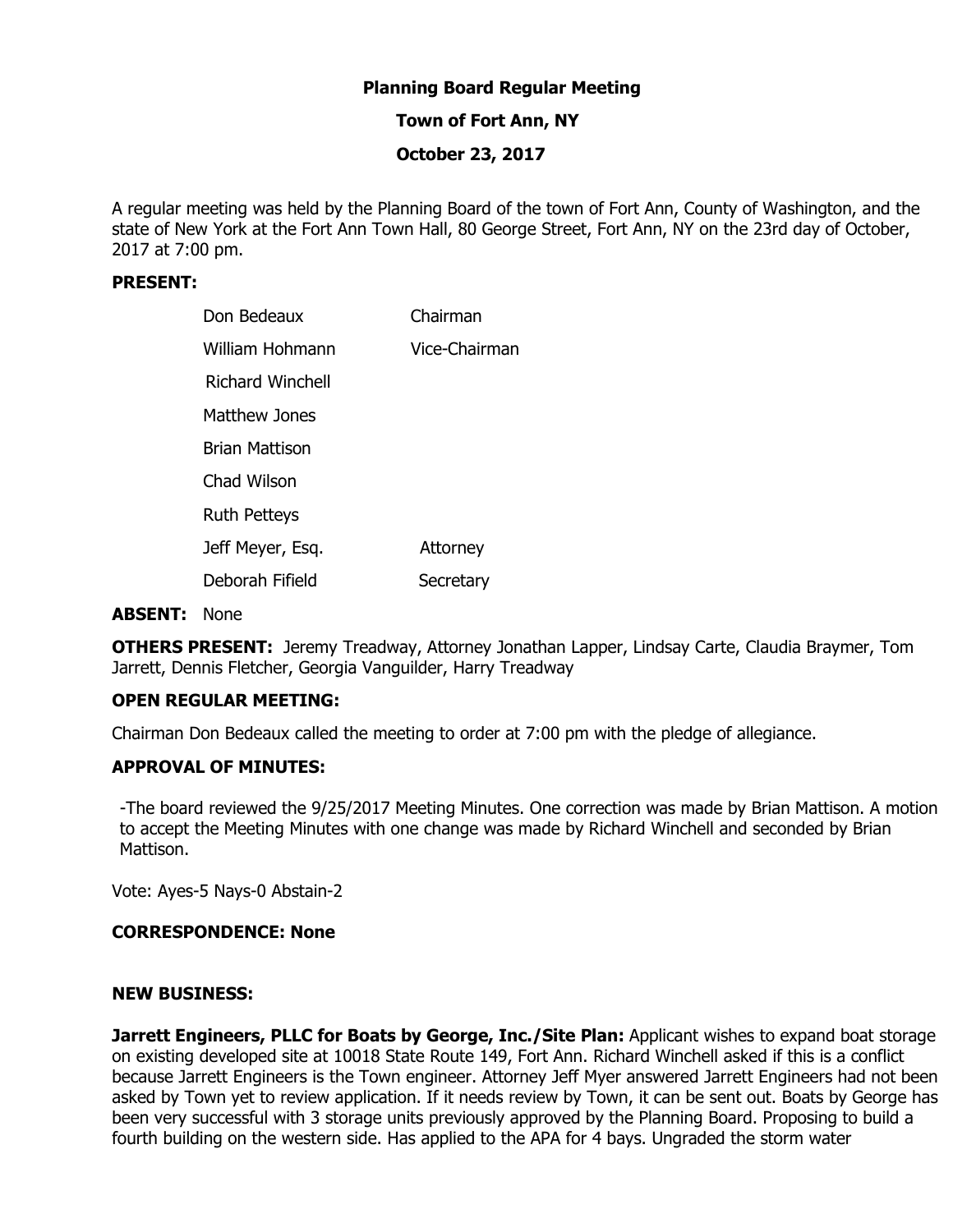management. No increase in employees so no need to change the waste water or water supply system. Additional landscaping will be done to shield from Route 149. For dry storage only. Wash bay was previously approved. Chad Wilson questioned #20 of the Short Environmental Assessment form. Question was in regards to remediation. Applicant thinks it has to do with one of the landfill sites to the South. The new building will be 10,000 sq.ft., the same as other 3. Height of building is the same, but elevation is lower than the 3 existing. APA is reviewing the application. Motion made by William Hohmann for a Public Hearing next month November 27, 2017. Seconded by Brian Mattison. Applicant will send application to Washington County for referral.

Vote: Ayes-7 Nays-0 Abstain-0

# **OLD BUSINESS:**

**Andrew for Monolith Solar/Site Plan:** Install solar panels at Boats By George, 10018 State Route 149, #109.-1-32.7. Project is in Adirondack Park. Panels will be placed on 3 buildings to power the facility. Applicant was not present. Application tabled.

**Michael Morrissey/Site Plan/Public Hearing:** Property is located at 10028 State Route 149. Applicant wishes to create spaces to store boats and recreational vehicles and construct two storage unit buildings. Applicant was not present. Application tabled.

At 7:15, the Board adjourned the meeting to confer with counsel for legal advice. The Board entered into the Courts chambers to conference.

At 7:30, the Board reopened Public Session.

**Attorney Jonathan Lapper and Jeremy Treadway/Public Hearing:** ADK MX Motorcross Track. Applicant wishes to make changes to track and amend the conditions placed on the original approval. Based upon discussion at last month's meeting, applicate has cut back on requests. Originally submitted 6 changes, has withdrawn 2. Only asking for 4.

#1- length and width of track. Due to dirt track constantly getting regraded, a new site plan may was submitted with a boxed in perimeter showing the outside limit of the track.

#2- sound. The ANSI test is what the AMA requires.

 #3-year round operation 7 days a week from 9:00am till dusk was originally requested. Applicant has revised his request to only 4 days, with 1 floating day in the event of rain. And to only run from 8am until 6:00pm.

#4 -adding ATV'S and UTV'S. Which will be held to the same sound standards has the bikes.

Chairman Bedeaux opened the Public Hearing for questions. No members of the Public had questions.

Motion made by William Hohmann to table the Public Hearing. Seconded by Chad Wilson.

Ayes-7 Nays-0 Abstain-0

### **Public Comment:**

Georgia Vanguilder, Thomas Road: Mr. Treadway has met all the criteria up to this point. In the future if he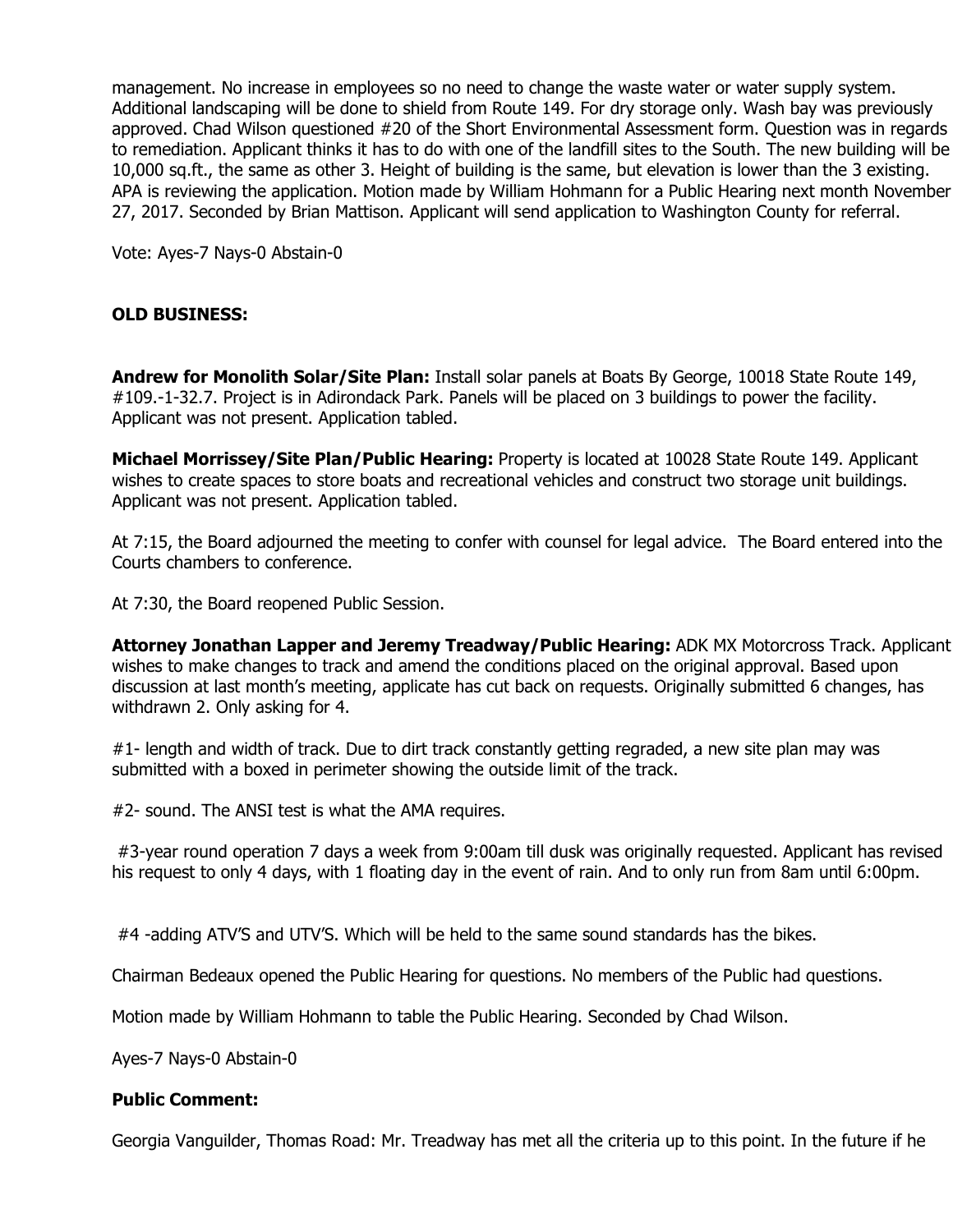has any events that deviate from anything he was approved for, does the Town allow for any temporary permits where he can come forward and say he is going to have a 4-day event and might have up to 15-20 RV'S overnight on his residence. Could he apply for this and be granted a fee that the Town might be able to recoup some of their costs. Do we have a recourse instead of saying no and just shutting him down. Is there an open way of calming this. Attorney Jeff Myer replied anything that would deviate from the site plan approval would require an amendment to the site plan approval from this Board. So it would be possible for him to come back and ask for a variance. It would be the exact process he is going through right now, seeking to amend his previously approved site plan.

Chairman Bedeaux called Mr. Lapper and Mr. Treadway back up and informed them the Board was asking for a formal application as to the 4 requests and the application needed to be sent to the County Planning Board for referral.

A letter was read from David and Robin Gotshall in support of Jeremy.

Attorney Claudia Braymer: Representing some concerned neighbors opposed to the motorcross track's revised application. Thanked the Board for requiring a full application. Will be foiling the site plan handed in tonight so the public understands what is being applied for. Pleased to see it is being referred to the County. Also because it is on a state route, it should be referred to DOT, and also the Town engineer. If the track had been in compliance we might not be here today. Has not complied with conditions to the noise limit. Applicant has been turning in some reports which show he has been over the limit and also he is suppose to be testing every single bike. Also no overnight camping and he has been doing that. Track width, which he is back for because he can't keep it within 15 feet. There are no trees on the berm, which we feel was a requirement. If they had been placed there, we might not be having noise issues. Finally, he is not to be selling fuel on site. It is my understanding the Supervisor was there and he was selling it. Would like the Board to go back through the application and thank you for keeping the Public Hearing open.

Harry Treadway: Had a question for the Board to consider. How many other business's have to report on a weekly basis about their restrictions that were placed on them upon their approval. There are none. Not to mention how many business's have restrictions they are not complying with. Feels there are several. How many other race tracks in the community. He knows for sure at least two. As you move along with this track, remember fair is fair. It can't be one-sided even though a group of people think it can.

Motion made by Richard Winchell to adjourn meeting at 8:00 p.m. Seconded by Brian Mattison.

Ayes-7 Nays-0 Abstain-0

Deborah A. Fifield Planning Board Secretary, Town of Fort Ann